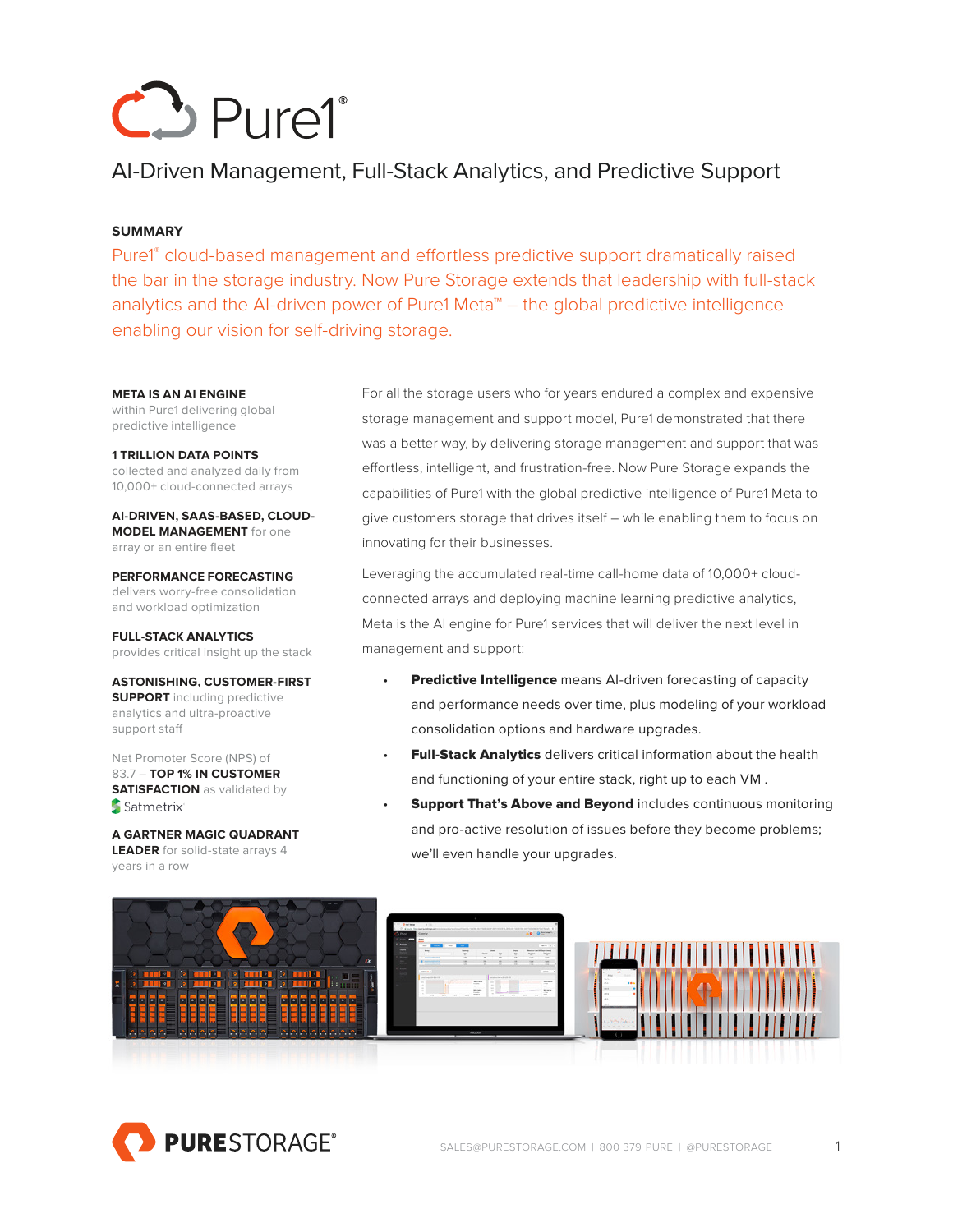

### **GLOBAL PREDICTIVE INTELLIGENCE POWERS PURE1**

Pure1 Meta leverages machine learning artificial intelligence to make the Pure customer experience ever more effortless. Meta applies predictive analytics to a massive collection of storage array performance data to enable both a white glove customer support experience and breakthrough capabilities like accurate performance forecasting.



### **ONE TRILLION DATA POINTS PER DAY**

Pure1 Meta receives a rich set of telemetry data from each of the 10,000+ cloud-connected Pure Storage arrays currently deployed. Sensors at multiple levels – from the array itself to external, connected devices – provide more than 1 trillion data points per day, which to date has created a data lake of more than 7+ PB that Meta is able to analyze.

### **GENERATING WORKLOAD DNA**

With visibility into the performance of more than 100,000 workloads, Pure1 Meta is able to generate "workload DNA" – workload profiles based on deep analytics of key performance characteristics. From this continuously-refined set of profiles, Meta is able to give customers critical insights on how the workloads on a FlashArray™ will interact with each other, how they will grow over time in terms of capacity and performance, and whether a new workload will fit on the array. The result? Worry-free consolidation.

### **REAL-TIME SCANNING FOR ISSUE FINGERPRINTS**

Pure1 Meta also scans telemetry data continuously to protect Pure Storage arrays from known vulnerabilities and to alert customers to potential issues beyond the array that may have an effect on performance. Pure1 Support develops "issue fingerprints" – a set of data points that are uniquely a predictor of an issue – and Meta then uses these fingerprints to examine incoming data from our global installed base of arrays. When Meta finds a match, the customer is notified, and Pure1 Support automatically opens a ticket and proactively remediates the situation, even before an issue has occurred.

### **PURE1 META IS CONSTANTLY GETTING SMARTER**

The global predictive intelligence of Meta is always expanding and refining what it knows about array performance and health, moving toward a future of self-driving storage. For the customer, that means even less time spent thinking about storage and more time driving the business forward.

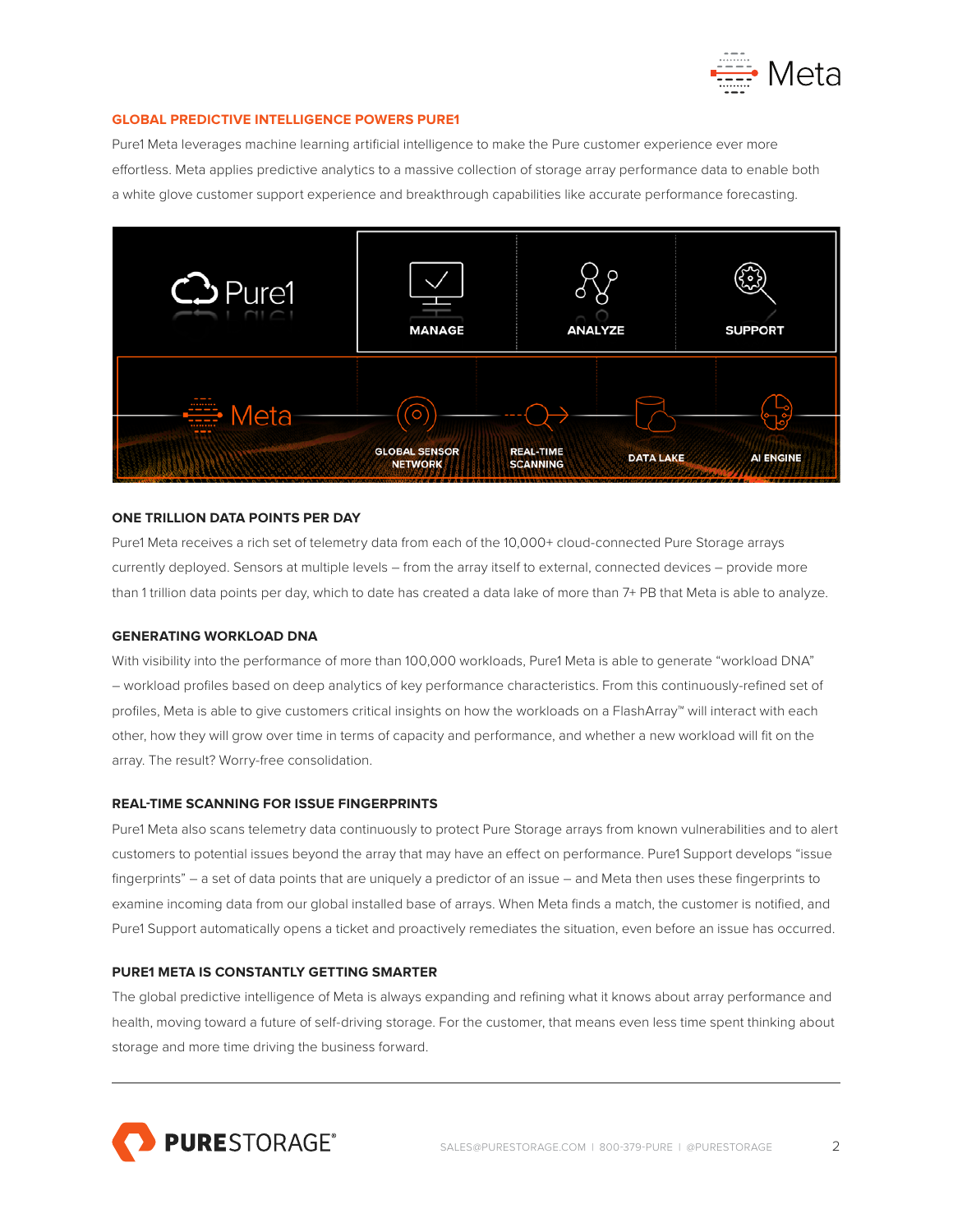#### AI-DRIVEN MANAGEMENT AND PLANNING

Pure1 enables simple management of all your Pure arrays, from any device, with just a web browser. Better still, the new Pure1 leverages more AI to deliver industry-first capabilities that dramatically simplify management and planning. With Pure1, there simply won't be much for you to do; if something does require your attention, the Pure1 Mobile App will let you know.

### **PURE1 WORKLOAD PLANNER DELIVERS INSIGHT**

The expanded Workload Planner enables customers to use AI to better understand their environments and identify optimization opportunities. With Meta's Workload DNA modeling, Pure1 can predict array capacity and performance, model hardware upgrades, and preview your environment based on workload changes. In particular, Workload Planner will:

- Illustrate the effects of potential capacity and/or performance upgrades on all workloads in your environment – even when moving from //M to //X.
- Show the performance and capacity results over time of scaling or deleting particular workloads.
- Model the effect of migrating a workload on both host and target array.
- Show you the effect of cloning a workload within your environment.



### **ENJOY CONSISTENT APIs ACROSS YOUR CLOUD**

Connect to Pure's on-premises and cloud-based storage offerings – and automate deployments – in the same way via Pure's consistent APIs. Develop your apps once and deploy seamlessly across your hybrid cloud.



# ELIMINATE THE RISK OF RED-LINING

No more wondering whether your current workloads are putting you at risk of maxing out your array's performance or capacity – and no more overprovisioning for safety.

# INTELLIGENTLY ADD OR CHANGE WORKLOADS

Get clear visibility into whether a new workload will fit based on predicted performance and capacity load, as well as the compatibility of workloads.

# GET THE VISIBILITY TO **OPTIMIZE**

With volume-level analysis of migration or growth impacts, Pure1 Meta can help optimize your workload placement as you grow.

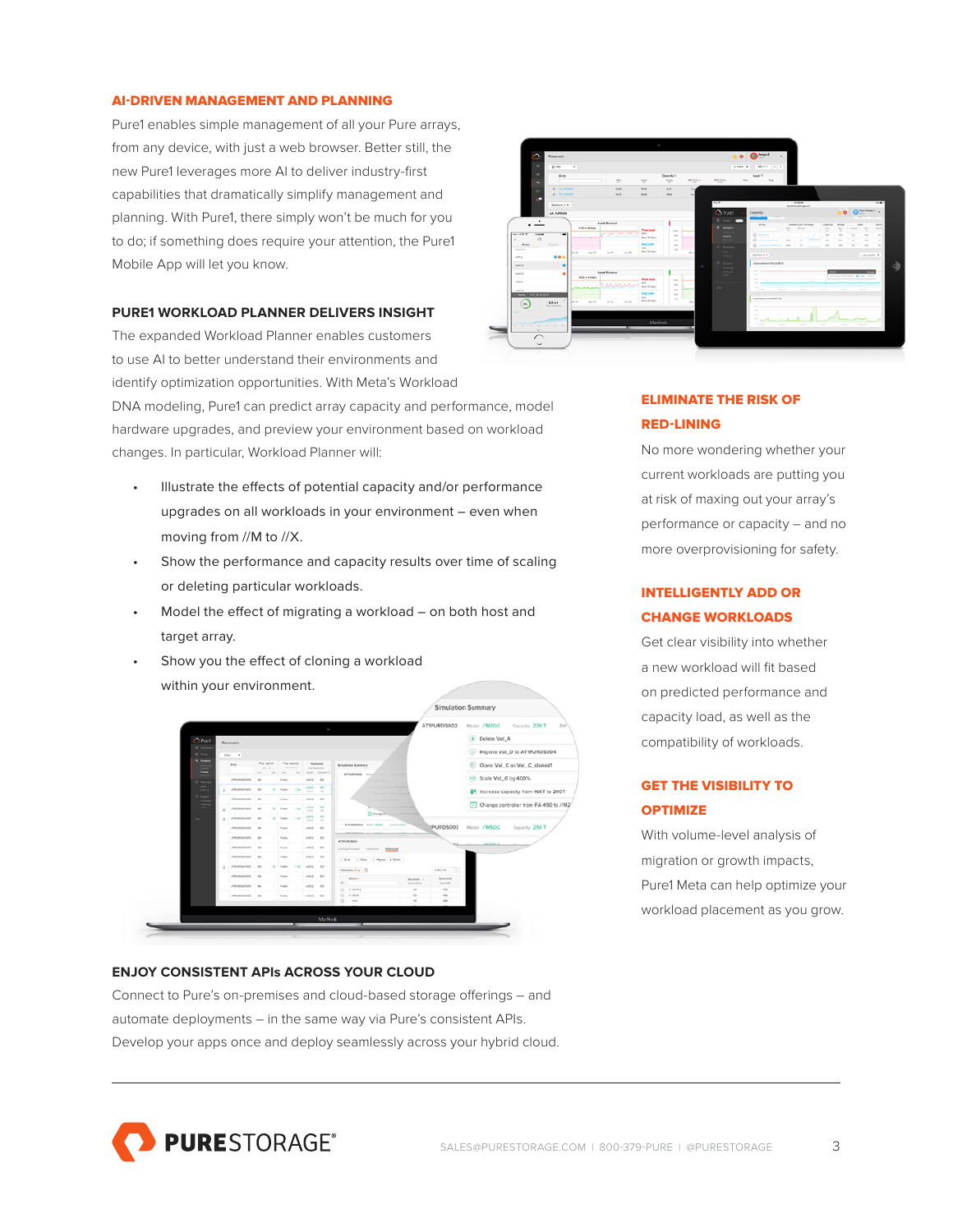### FULL STACK VISIBILITY AND ANALYTICS

Pure1 has long featured deep analytics on your storage infrastructure. But now Pure1 extends that visibility up the stack to give you deep performance metrics on volumes and VMs in your VMware environments, enabling fast and efficient troubleshooting: with visibility throughout the stack, you have insight into the latency, bandwidth, and IOPs of your workflows – and the data points you need to quickly resolve issues and pinpoint latency problems or other bottlenecks.



# **KEEP TRACK OF SNAPSHOTS, ACTIVECLUSTER, AND ARRAY PERFORMANCE**

With Pure1 Analyze, you get a wealth of simple-to-understand metrics on the health and performance of your infrastructure. See all your snapshots in one place – whether the target is an on-premises FlashArray, FlashBlade, another NFS target, or public cloud (like Amazon S3). Confirm that your ActiveCluster volumes are in sync, and check your RPO status. Track performance and capacity consumption in realtime, at a granular level, or drill down to see capacity usage trends over months, performance detail over hours, and historical replication metrics.



### **SURVEY YOUR FLEET**

Pure1 puts your entire fleet at your fingertips via our Global Dashboard. Cloud-connected analytics and reporting keep you updated on the health and performance of your storage as well as provide recommended actions. Get key metrics on every FlashArray™ of FlashBlade™, see recent notifications and updates, and track your replication schedule. Pure1 is SaaS-based, so all reporting can be accessed with any browser – even on your phone.



### **REMEMBER, IT'S LIKE SAAS**

Whether managing locally or from the cloud, there's never any software to install, upgrade, or manage – and no need for any extra servers. Pure1's cloud-based model is like SaaS, so our continuous improvements are available to you instantly.